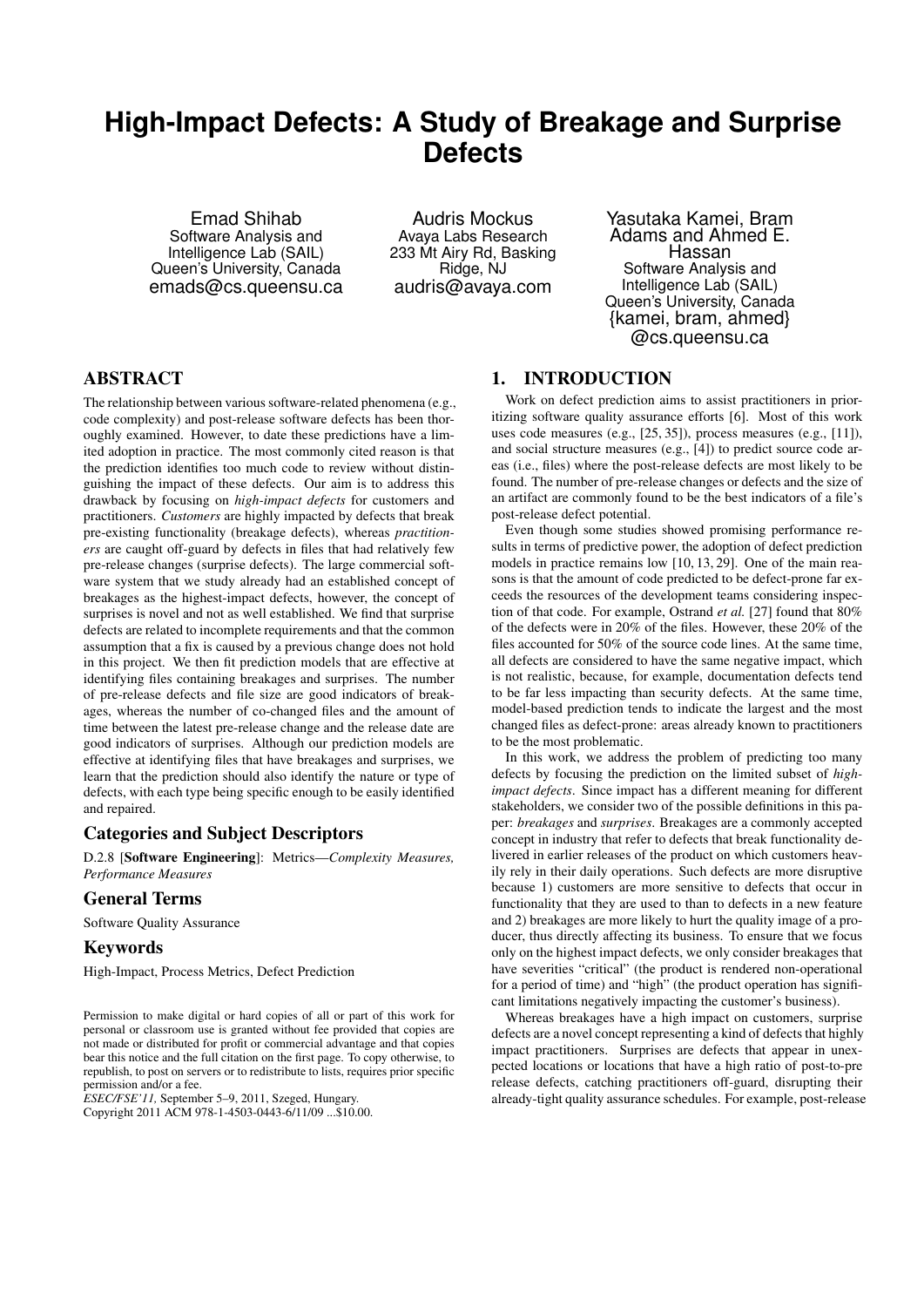defects in files that are heavily changed or have many defects prior to the release are expected and scheduled for. However, when a defect appears in an unexpected file, the workflow of developers is disrupted, causing them to vacate their current work and shift focus to addressing these surprises.

The investigated project has used the concept of breakages for several decades but surprise defects are a new concept. Hence, we start by comparing the properties of breakage and surprise defects and qualifying the impact of surprises. We then build prediction models for breakages and surprise defects (RQ1), identify which factors are the best predictors for each type of defect (RQ2) and quantify the relative effect of each factor on the breakage and surprise-proneness (RQ3). Finally, we calculate the effort savings of using specialized defect prediction models and perform a qualitative evaluation of the usability of the prediction models in practice and propose ways to make such prediction more relevant.

We make the following contributions:

- *•* Identify and explore breakage and surprise defects. We find that breakage and surprise defects are approximately one-fifth of the post-release defects. Only  $6\%$  of the files have both types of defects. For example, breakages tend to occur in locations that have experienced more defect fixing changes in the past and contain functionality that was implemented less recently than the functionality in locations with surprise defects.
- *•* Develop effective prediction models for breakage and surprise defects. Our models can identify future breakage and surprise files with more than 70% recall and a two to three fold increase of precision over random prediction.
- *•* Identify and quantify the major factors predicting breakage and surprise defects. Traditional defect prediction factors (i.e., pre-release defects and size) have a strong positive effect on the likelihood of a file containing a breakage, whereas the co-changed files and time-related factors have a negative effect on the likelihood of a file containing a surprise defect.
- *•* Measure the effort savings of specialized prediction models. Our custom models reduce the amount of inspected files by 41 - 55%, which represents a 42 - 50% reduction in the number of inspected lines of code.
- *•* Propose areas and methods to make defect prediction more practical. A qualitative study suggests that an important barrier to the use of prediction in practice is lack of indications about the nature of the problem or the ways to solve it. The method to detect surprise defects may be able to highlight areas of the code that have incorrect requirements. We propose that an essential part of defect prediction should include prediction of the nature of the defect or ways to fix it.

The rest of the paper is organized as follows. Section 2 highlights the related work. Section 3 compares the properties of breakages and surprise defects. Section 4 outlines the case study setup and Section 5 presents our case study results. Section 6 discusses the effort savings provided by the specialized models built in our study. Section 7 highlights the limitations of the study. Section 8 reflects on the lessons learned about the practicality of defect prediction and details our future work. We conclude the paper in Section 9.

# 2. RELATED WORK

The majority of the related work comes from the area of defect prediction. Previous work typically builds multivariate logistic regression models to predict defect-prone locations (e.g., files or directories). A large number of previous studies use complexity metrics (e.g., McCabe's cyclomatic complexity metric [19] and Chidamber and Kemerer (CK) metrics suite [5]) to predict defect-prone locations [3, 12, 24, 26, 32, 35]. However, Graves *et al.* [11], Leszak *et al.* [18] and Herraiz *et al.* [15] showed that complexity metrics highly correlate with the much simpler lines of code (LOC) measure. Graves *et al.* [11] argued that change data is a better predictor of defects than code metrics in general and showed that the number of prior changes to a file is a good predictor of defects. A number of other studies supported the finding that prior changes are a good defect predictor and additionally showed that prior defect is also a good predictor of post release defects [1, 14, 17, 18, 23, 33]. To sum up, this previous work showed that complexity metrics and hence size measured in LOC, prior change and prior defects are a good predictor of defect-proneness. The focus of the aforementioned work was to improve the prediction performance by enriching the set of metrics used in the prediction model. In this work, we incorporate the findings of previous work by using traditional defect prediction metrics/factors, in addition to other more specialized factors related to co-change and time properties to predict the location of highly impacting defects. However, we would like to note that our focus here is capturing high-impact defects rather than adding metrics to improve the performance of defect prediction models in general.

Although it has been shown that defect prediction can yield benefit in practice, its adoption remains low [10, 13]. As Ostrand *et al.* [27, 28] showed, 20% of the files with the highest number of predicted defects contain between 71-92% of the defects, however these 20% of the files make up 50% of the code. To make defect prediction more appealing to practice, recent work examined the performance of software prediction models when the effort required to address the identified defect is considered (i.e., effortaware defect prediction) [2, 16, 20]. Although effort is taken into account, these models still predict the entire set of post-release defects, giving each defect equal impact potential.

Other work focused on reducing the set of predicted defects based on the semantics of the defect. For example, Shin *et al.* [31] and Zimmermann *et al.* [34] focused on predicting software vulnerabilities since they have high priority. Instead of narrowing down the set of defects vertically based on the semantics of the defects, we narrow down the defects horizontally across domains. For example, our models can predict high impact defects across many domains, whereas a model focused on vulnerability defects is only useful for one domain.

## 3. BREAKAGE AND SURPRISE DEFECTS

In this section, we provide background of the software project under study, and define breakages and surprise defects. We then characterize and compare breakage and surprise defects.

## 3.1 Background

Software Project: The data used in our study comes from a wellestablished telephony system with many tens of thousands of customers that was in active development for almost 30 years and, thus, has highly mature development and quality assurance procedures. The present size of the system is approximately seven million non-comment LOC, primarily in C and C++. The data used in our study covers five different releases of the software system.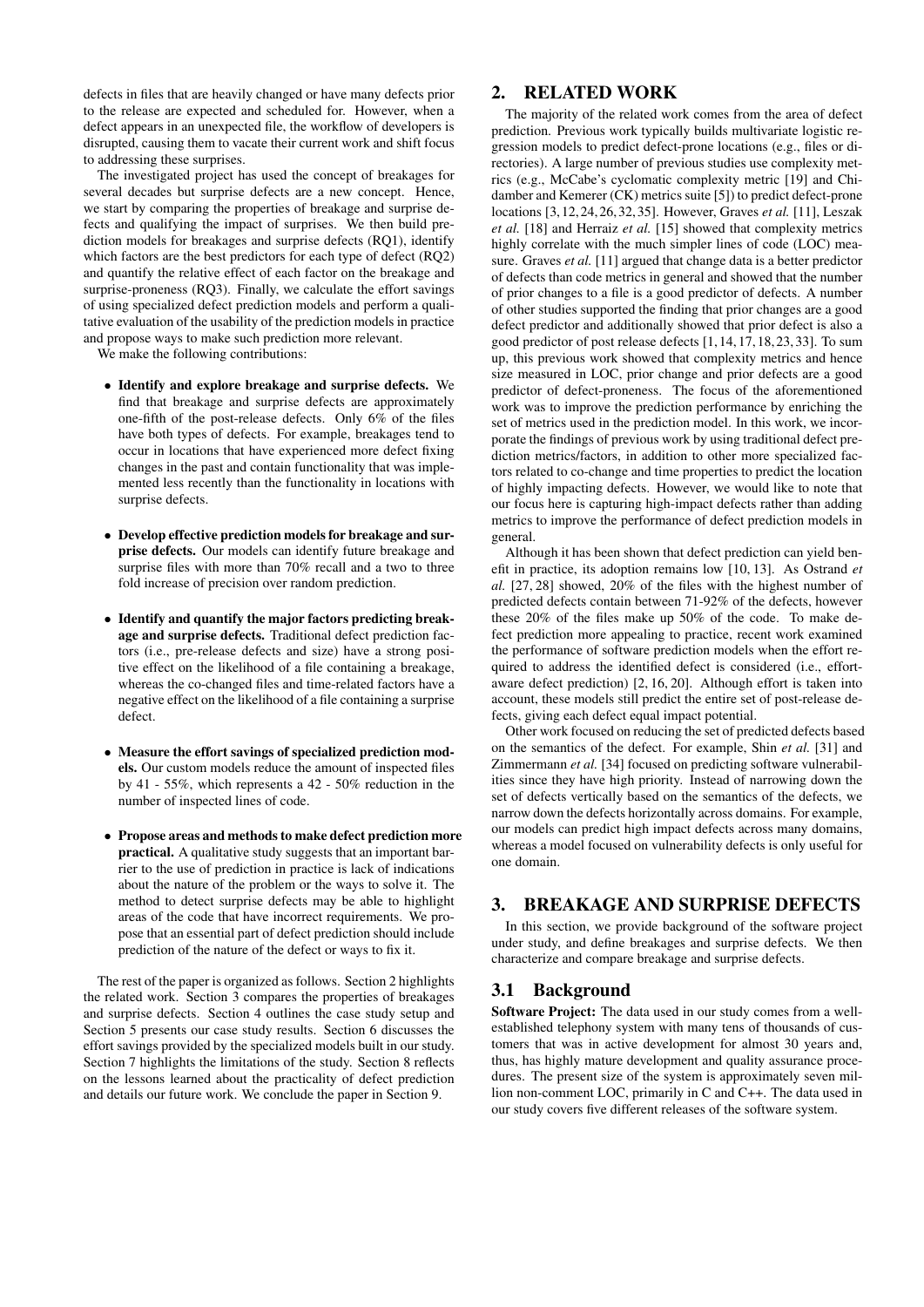Change Data: There are two primary sources of data used. Sablime, a configuration management system, is used to track Modification Requests (MR), which we use to identify and measure the size of a software release and the number of defects (pre-release and postrelease). When a change to the software is needed, a work item (MR) is created. MRs are created for any modification to the code: new features, enhancements, and fixes. The project uses internally developed tools on top of the Source Code Control System (SCCS) to keep track of changes to the code. Every change to the code has to have an associated MR and a separate MR is created for different tasks. We call an individual modification to a single file a delta. Each MR may have zero or more deltas associated with it. Since the development culture is very mature, these norms are strictly enforced by peers.

For each MR, we extracted a number of attributes from Sablime and the SCCS: the files the MR touches, the release in which the MR was discovered, the date the MR was reported, the software build where the code was submitted, the resolution date (i.e., when the MR was fixed/implemented), resolution status for each release the MR was submitted to, the severity and priority of the MR, the MR type (e.g., enhancement or problem) and the general availability date of the release that includes the MR.

For each release, we classify all MRs into two types: pre-release changes (or defects if they are type problem), and post-release defects. MRs that are submitted to a release before the General Availability date (we refer to it as GA), are considered to be pre-release defects. Fixes reported for a particular release after the GA date, are considered to be post-release defects.

#### 3.2 Defining Breakages and Surprise Defects

Breakage Defects: Defects are introduced into the product because the source code is modified to add new features or to fix existing defects. When such defects break, i.e., cause a fault or change existing functionality that has been introduced in prior releases, we call these defects breakages. The concept of breakages typically is familiar in most companies. For example, in the project studied in this paper, all severity one and two defects of established functionality are carefully investigated by a small team of experts. In addition to a root-cause analysis and suggestions to improve quality assurance efforts, the team also determines the originating MR that introduced the breakage. While other companies may use a different terminology than "breakages", most investigate such highimpact problems just as carefully, therefore similar data is likely to be available in other projects with mature quality practices.

Surprise Defects: Previous research has shown that the number of pre-release defects is a good predictor of post-release defects (e.g., [23, 35]). Therefore, it is a common practice for software practitioners to thoroughly test files with a large number of prerelease defects. However, in some cases, files that rarely change also have post-release defects. Such defects catch the software practitioners off-guard, disrupting their already-tight schedules. To the best of our knowledge, surprise defects have not been studied yet, and therefore are not recorded in issue tracking systems. Hence, for the purpose of our study, we use one possible definition of surprise. We define the degree to which a file contains surprise defects as:

$$
Surprise(file) = \frac{No. of\ post\ release\ defects(file)}{No. of\ pre\ release\ defects(file)},
$$

whereas in files without pre-release defects we define it as:  $Surrence(file) = No. of post release defects(file) * 2.$ 

Because our definition of surprise is given in terms of the ratio of post-to-pre release defects, we need to determine from what

threshold the ratio should be considered significant. For example, if a file has one post-release defect and 10 pre-release defects, i.e., the defined surprise value is  $\frac{1}{10} = 0.1$ , should this file be flagged as being a surprise?

To calculate the surprise threshold, we examine all the files that had a defect reported within one month of the GA date of the previous release. The intuition behind this rule is that high impact defects are likely to be reported immediately after the software is released. Hence, we calculate the median of the ratio of all post-release defects and all pre-release defects for all files changed within one month of the previous GA date, then use this value as the surprise threshold for the next release. For example, the surprise threshold for release 2.1 is determined by the median ratio of post-to-pre-release defects of all files that had a post-release defect reported against them within a month after release 1.1.

#### 3.3 Occurrence of Breakage and Surprise Defects

Before analyzing the characteristics of breakage and surprise defects, we examine the percentage of files that have breakages and surprise defects. To put things in context, we also show the percentage of files with one or more post-release defects. Table 1 shows that on average, only 2% of the files have breakages or surprise defects. That is approximately one fifth of the files that have postrelease defects.

Having a small percentage of files does not necessarily mean less code, since some files are larger than others. Therefore, we also examine the amount of LOC that these files represent. Table 1 shows that on average, the amount of LOC that these breakage and surprise files make up is 3.2% and 3.8%, respectively. This is approximately one fourth the LOC of files with the post-release defects. The reduction is both promising, because it narrows down the set of files to be flagged for review, and challenging, because predicting such unusual files is much harder.

Table 1 also compares the percentages of MRs representing postrelease, breakage and surprise defects. On average, the percentage of breakage and surprise MRs is much smaller than that of postrelease MRs. Since we use the surprise threshold from the previous release to determine the surprise threshold, we are not able to calculate surprise defects for the first release (R1.1).

*Breakage and surprise defects are difficult to pinpoint, since they only appear in 2% of the files.*

**☎**

**✆**

## 3.4 Breakages vs Surprise Defects

**✞**

**✝**

As mentioned earlier, breakage defects are high severity defects that break existing functionality. They are a common concept in industry, and their impact is understood to be quite high. However, surprise defects are a concept that we defined based on our own industrial experience. In this section, we would like to learn more about the characteristics of surprise defects and verify our assumption that surprise defects highly impact the development organization, by addressing the following questions:

- *•* Are surprise defects different than breakage defects? If so, what are the differences?
- *•* Are surprise defects impactful?

Such verification helps us appreciate the value of studying surprise defects and to understand the implications of our findings for future research in the field.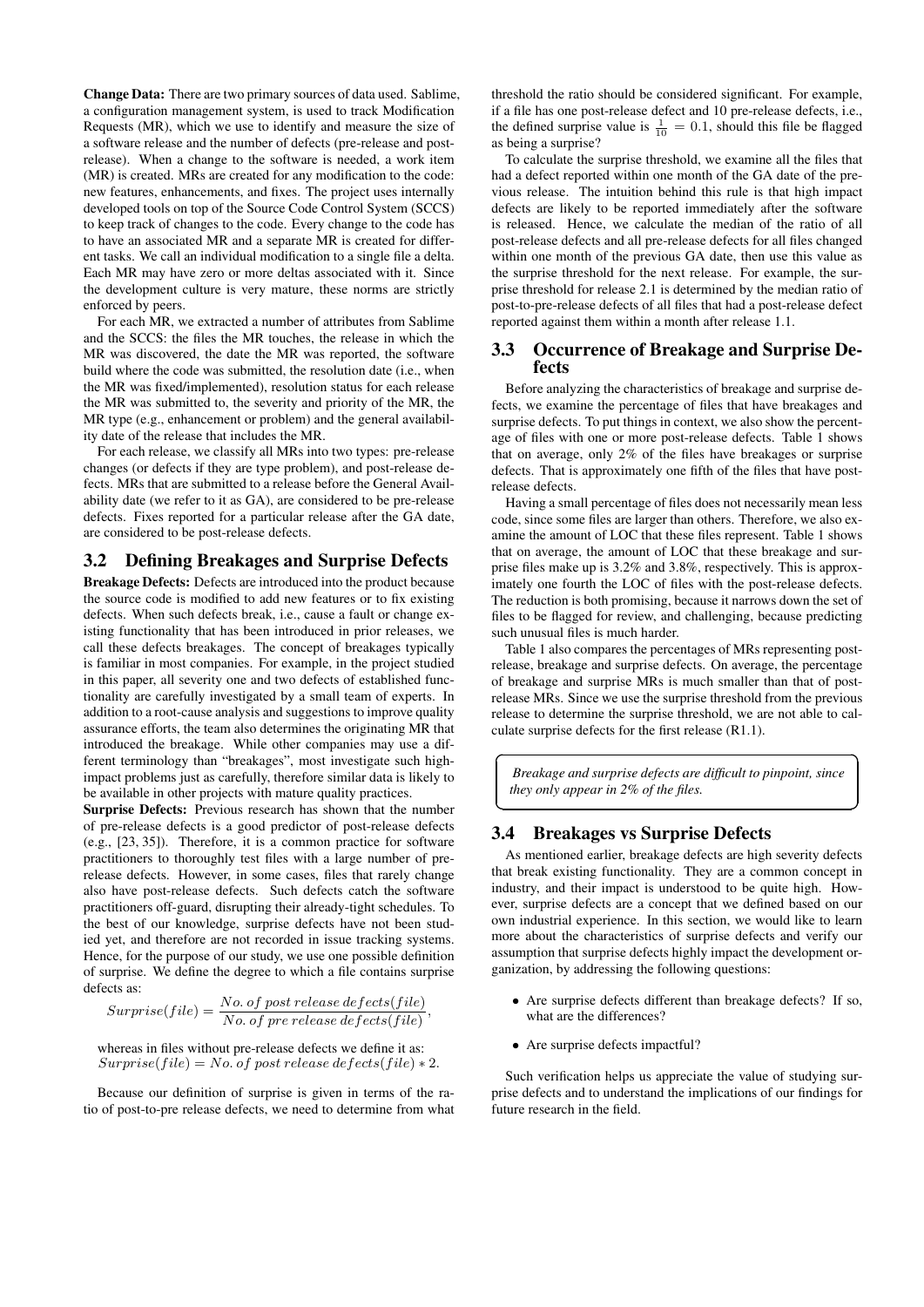| <b>Release</b> |              | <b>Post-Release</b> |            | <b>Breakage</b> |            |            | <b>Surprise</b> |            |            |  |
|----------------|--------------|---------------------|------------|-----------------|------------|------------|-----------------|------------|------------|--|
|                | <b>Files</b> | LOC                 | <b>MRs</b> | <b>Files</b>    | <b>LOC</b> | <b>MRs</b> | <b>Files</b>    | <b>LOC</b> | <b>MRs</b> |  |
| R1.1           | 21.8         | 27                  | 78.8       | 1.6             | 2.6        | 29.4       |                 |            |            |  |
| R2.1           | 6.5          | 8.4                 | 48.6       | 2.1             | 2.6        | 27.1       | 0.2             | 0.4        | 1.5        |  |
| R3.0           | 7.8          | 12.7                | 54.5       | 2.1             | 3.8        | 28.4       | 3.3             | 6.4        | 13.6       |  |
| R4.0           | 11           | 18                  | 79.7       | 1.4             | 1.3        | 25.6       | 3.0             | 5.2        | 11.5       |  |
| R4.1           | 5.0          | 6.8                 | 46.1       | 2.5             | 2.8        | 22.4       | 1.5             | 3.2        | 6.1        |  |
| Average        | 10.4         | 14.6                | 61.5       | 2.0             | 3.2        | 26.6       | 2.0             | 3.8        | 8.2        |  |

Table 1: Percentage of Files, LOC and MRs containing Post-release, Breakage and Surprise defects.



#### Figure 1: Percentage of Files Containing both, Surprise and Breakage Defects

#### *Are surprise defects different than breakage defects? If so, what are the differences?*

First, we look at the locations where breakage and surprise defects occur. If we, for example, find that breakage and surprise defects occur in the same location, then we can assume that the prediction models for breakage-prone files will suffice for surprise defect prediction.

To quantify the percentage of files that contain both types of defects, we divide the files into two sets: files with breakages and files with surprise defects. Then, we measure the intersection of the files in the two sets divided by the union of the files in the two sets:

$$
\frac{Breakages \cap Surprise}{Breakages \cup Surprise}.
$$

Figure 1 shows the percentage of files that have both breakages and surprise defects. At most 6% of the breakage and surprise files overlap. This low percentage of overlap shows that breakages and surprises are two very different types of defects. However, further examination of their specific characteristics is needed to better understand the potential overlap.

Therefore, we investigate the characteristics of breakage and surprise defects along the different defect prediction dimensions. For example, previous work showed that the amount of activity (i.e., number of pre-release changes) is a good indicator of defect-proneness, therefore, we look at the activity of breakage and surprise defects to compare and contrast. We summarize our findings, which are statistically significant with a  $p$ -value  $< 0.05$ , as follows:

Activity. Comparing the activity, measured in number of MRs, of breakage and surprise files to non-breakage and non-surprise files shows that breakage and surprise files have less activity. This could indicate that perhaps breakage and surprise files were inspected less.

MR size. Breakage and surprise files are modified by larger MRs. On average, a breakage MR touches 47 files as compared to 8 files touched for a non-breakage MRs. Surprise MRs touch 71 files on average as compared to 13 files touched by non-surprise MRs.

Time. The start times of MRs that touch breakage and surprise files show that for a particular release, breakage files are modified earlier than average, whereas surprise defect files are on average, worked on closer to the release date. This suggests that considerably less time was available for the development and testing of surprise files. Functionality. By definition, breakage files are involved with legacy features (e.g., core features of the communication software), whereas surprise defect files are involved with more recent features (e.g., the porting of the studied software system to work in virtual environments).

Maintenance efforts. Breakage and surprise defect files are involved in more code addition MRs than the average non-breakage or non-surprise files. However, breakage files were involved in more fixes than surprise defect files.

#### *Are surprise defects impactful?*

The above comparisons show that breakage and surprise defects are different. To assess the impact of surprise defects we selected the five files with the highest surprise ratios in the last studied release of the software for an in-depth evaluation.

To evaluate the five files with the highest surprise score, we selected the latest changes prior to GA and the changes (defects) within one month after the GA for each of these files and investigated the nature and the origin of these defects by reading defect descriptions, resolution history and notes, inspection notes, as well as changes to the code. The five files were created eight, six, five, and, (for two files), one year(s) prior to GA. There were seven fixes within one month after the GA in these five files. Five defects had high severity and only two had medium severity, indicating that all of them were important defects. At least one fix in each of the five files was related to incomplete or inadequate requirements, i.e., introduced at the time of file creation or during the last enhancement of functionality.

For each post-GA defect in these five files, we traced back through changes to determine the first change that introduced the defect. Our intuition was that if the prediction can point to the change introducing the defect, it would limit the scope of the developers inspecting the flagged area to the kind of functionality changed and to the particular lines of code, thus simplifying the task of determining the nature of the potential defect or, perhaps, even highlighting the avenues for fixing it.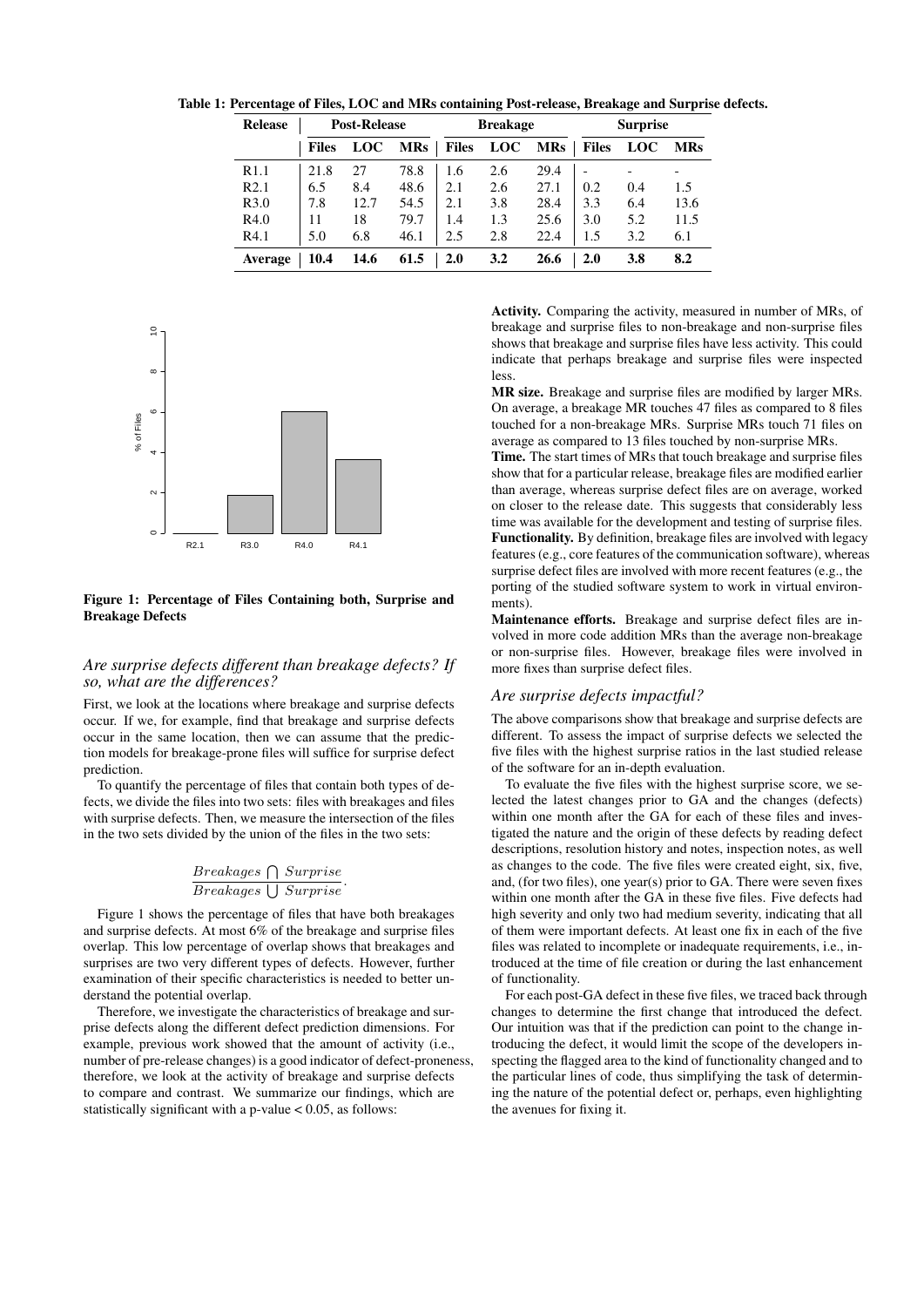The results were surprising. In none of the cases the last pre-GA change could have been the cause of the defect. In the five defects related to inadequate requirements, we had to trace all the way to the initial implementation of the file. In the case of the two more recent files, at least we found a relationship between the pre-GA change (that was fixing inadequate requirements) and the post-GA fix that was fixing another shortcoming of the same requirements that was not addressed by the prior fix. For the two remaining defects introduced during coding or design phases, we had to trace back at least three changes to find the cause.

This qualitative investigation supports our intuition about the nature of surprise defects and our findings of the differences between breakages and surprise defects. The surprise defects appear to be an important kind of unexpected defect that appears to lurk in the code for long periods of time before surfacing. It also suggests a possible mechanism by which the prediction of surprise defects might work. As the usage profile or the intensity of usage changes over the years, early warnings are given by customers wanting to adjust a feature (one of the defects), or hard-to reproduce defects are starting to surface. Two of the defects appear to be caused by the increased use of multicore architecture that resulted in hard-toreproduce timer errors and interactions with the system clock. At some point a major fault (surprise) is discovered (system restarting because of full message buffer, or because of data corruption) and the shortcomings of the requirements are finally addressed by the fix to the surprise defect.

*Breakage and surprise defects are unique and different. Surprise defects also have high severity and appear to indicate problems in the requirements.*

## 4. CASE STUDY SETUP

**✞**

**✝**

Now that we have analyzed the characteristics of breakage and surprise defects, we want to examine the effectiveness of predicting the locations of breakage and surprise defects. We address the following research questions:

- RQ1. Can we effectively predict which files will have breakage/surprise defects?
- RQ2. Which factors are important for the breakage/surprise defect prediction models?
- RQ3. What effect does each factor have on the likelihood of finding a breakage/surprise defect in a file?

In this section, we outline and discuss the case study setup. First, we present the various factors used to predict breakage and surprise defects. Then, we outline the prediction modeling technique used. Finally, we outline how we evaluate the performance of our prediction models.

## 4.1 Factors Used to Predict Breakage and Surprise Defects

The factors that we use to predict files with breakage or surprise defects belong to three different categories: 1) traditional factors found in previous defect prediction work, 2) factors associated to co-changed files and 3) time-related factors (i.e., the age of a file and the time since the last change to the file).

These factors are based on previous post-release defect prediction work and on our findings in Section 3.4.

Traditional Factors: Previous work shows that the number of previous changes, the number of pre-release defects and the size of a file are good indicators of post-release defects [11, 35]. Since

breakage and surprise defects are a special case of post-release defects, we believe that they can help us predict breakage and surprise defects as well.

Co-change Factors: By definition, breakage and surprise defects are not expected to happen. One possible reason for their occurrence could be hidden dependencies (e.g., logical coupling [9]). The intuition here is that a change to a co-changed file may cause a defect. Since more recent changes are more relevant, we also calculate for each factor its value in the three months prior to release, labeled as "recent".

Time Factors: To take into account the fact that breakage and surprise defects start earlier and later than average, respectively, we consider factors related to how close to a release a file is changed, as well as the file's age.

Each category comprises several factors, as listed in Table 2. For each factor, we provide a description, motivation and any related work.

## 4.2 Prediction Models

**☎**

**✆**

In this work, we are interested in predicting whether or not a file has a breakage or surprise defect. Similar to previous work on defect prediction [35], we use a logistic regression model. A logistic regression model correlates the independent variables in Table 2) with the dependent variable (probability of the file containing a breakage or surprise defect).

Initially, we built the logistic regression model using all of the factors. However, to avoid collinearity problems and to assure that all of the variables in the model are statistically significant, we removed highly correlated variables (i.e., any variables with correlation higher than 0.5). In the end, we were left with five factors that all had a Variance Inflation Factor (VIF) below 2.5, as recommended by previous work [4]. To test for statistical significance, we measure the p-value of the independent variables in the model to make sure that this is less than 0.1.

Altogether, we extracted a total of 15 factors. After removing the highly correlated variables, five factors were left that covered all three categories, i.e., pre\_defects, file\_size, num\_co-changed\_files, modification\_size\_co-changed\_files and latest\_change\_before\_release.

#### 4.3 Performance Evaluation of the Prediction Models

After building the logistic regression model, we verify its performance using two criteria: Explanatory Power and Predictive Power. These measures are widely used to measure the performance of logistic regression models in defect prediction [6, 35].

Explanatory Power. Ranges between 0-100%, and quantifies the variability in the data explained by the model. We also report and compare the variability explained by each independent variable in the model. Examining the explained variability of each independent variable allows us to quantify the relative importance of the independent variables in the model.

Predictive Power. Measures the accuracy of the model in predicting the files that have one or more breakage/surprise defects. The accuracy measures that we use (precision and recall) are based on the classification results in the confusion matrix (shown in Table 3).

- 1. Precision: the percentage of correctly classified breakage/surprise files over all of the files classified as having breakage/surprise defects: Precision  $= \frac{TP}{TP + FP}$ .
- 2. Recall: the percentage of correctly classified breakage/surprise files relative to all of the files that actually have breakage/surprise defects: Recall  $= \frac{TP}{TP + FN}$ .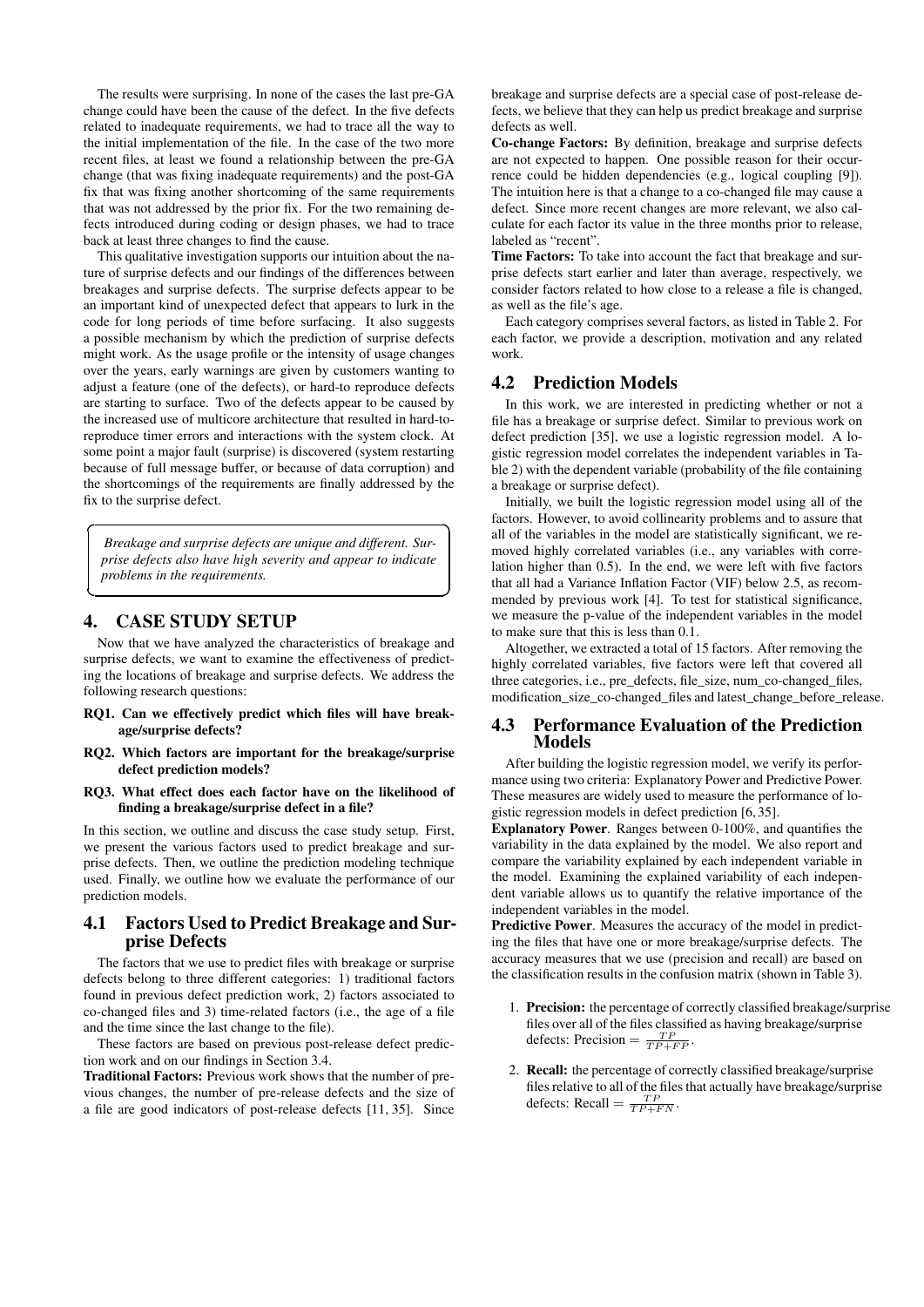| Category                   | Factor                                                    | <b>Description</b>                                                         | Rationale                                                                                                                     | <b>Related Work</b>                                                                                                                                                               |
|----------------------------|-----------------------------------------------------------|----------------------------------------------------------------------------|-------------------------------------------------------------------------------------------------------------------------------|-----------------------------------------------------------------------------------------------------------------------------------------------------------------------------------|
| <b>Traditional Factors</b> | pre_defects                                               | Number<br>of<br>pre-<br>release defects                                    | Traditionally performs<br>well for post-release de-<br>fect prediction.                                                       | Prior defects are a good indicator of future<br>defects [33].                                                                                                                     |
|                            | pre_changes                                               | Number<br>of pre-<br>release changes                                       | Traditionally performs<br>well for post-release de-<br>fect prediction.                                                       | The number of prior modifications to a file<br>is a good predictor of future defects $[1, 11]$ ,<br>18].                                                                          |
|                            | file_size                                                 | of<br>Total number<br>lines in the file                                    | Traditionally performs<br>well for post-release de-<br>fect prediction.                                                       | The lines of code metric correlates well<br>with most complexity metrics (e.g., Mc-<br>Cabe complexity) [11, 15, 18, 27].                                                         |
| <b>Co-change Factors</b>   | (recent)<br>$num\_co-$<br>changed_files                   | Number of files<br>a file co-changed<br>with                               | The higher the num-<br>ber of files a file co-<br>changes with, the higher<br>the chance of missing to<br>propagate a change. | The number of files touched by a change<br>is a good indicator of its risk to introduce<br>a defect [22]. We apply this factor to the<br>number of files co-changing with a file. |
|                            | (recent)<br>size_co-<br>changed_files                     | Cumulative size of<br>the co-changed files                                 | The larger the co-<br>changed files are, the<br>harder they are to main-<br>tain and understand.                              | The simple lines of code metric correlates<br>well with most complexity metrics (e.g.,<br>McCabe complexity) [11, 15, 18, 27]. We<br>apply this factor to co-changing files.      |
|                            | (recent) mod-<br>ification_<br>size_co-<br>changed_files  | The number of lines<br>changed in the co-<br>changed files                 | The larger the changes<br>are to the co-changed<br>files, the larger the<br>chance of introducing a<br>defect.                | Larger changes have a higher risk of intro-<br>ducing a defect [22]. We apply this factor<br>to a file's co-changing files.                                                       |
|                            | (recent)<br>num_changes_<br>$_{\rm co-}$<br>changed_files | Number of changes<br>to the co-changed<br>files                            | The higher the number<br>of changes to the co-<br>changed file, the higher<br>the chance of introduc-<br>ing defects.         | The number of prior modifications to a file<br>is a good predictor of its future defects [1,<br>11, 18]. We apply this factor to a file's co-<br>changing files.                  |
|                            | (recent)<br>pre_defects_<br>$co-$<br>changed_files        | Number<br>of<br>pre-<br>release defects in<br>co-changed files             | The higher the number<br>of pre-release defects in<br>the co-changed files, the<br>higher the chance of a<br>defect.          | Prior defects are a good indicator of future<br>defects [33]. We apply this factor to a file's<br>co-changing files.                                                              |
| <b>Time Factors</b>        | latest_change_<br>be-<br>fore_release                     | The time from the<br>latest change to the<br>release (in days)             | Changes made close to<br>the release date do not<br>have time to get tested<br>properly.                                      | More recent changes contribute more de-<br>fects than older changes [11].                                                                                                         |
|                            | age                                                       | The age of the file<br>(from first change<br>until the release GA<br>date) | The older the file, the<br>harder it becomes to<br>change and maintain.                                                       | Code becomes harder to change over<br>time [8].                                                                                                                                   |

Table 2: List of Factors Used to Predict Breakage and Surprise Defects. Factors in italics are factors used in the final prediction models, i.e., after removing highly correlated factors.

Table 3: Confusion Matrix

|                      | <b>True class</b> |                      |  |  |  |  |
|----------------------|-------------------|----------------------|--|--|--|--|
| <b>Classified as</b> |                   | Breakage No Breakage |  |  |  |  |
| <b>Breakage</b>      | TР                | FP                   |  |  |  |  |
| No Breakage          | FN                | TN                   |  |  |  |  |

A precision value of 100% would indicate that every file we classify as having a breakage/surprise defect, actually has a breakage/surprise defect. A recall value of 100% would indicate that every file that actually has a breakage was classified as having a breakage/surprise.

We employ 10-fold cross-validation [7]. The data set is divided into two parts, a testing data set that contains 10% of the original data set and a training data set that contains 90% of the original data set. The model is trained using the training data and its accuracy is tested using the testing data. We repeat the 10-fold cross validation 10 times by randomly changing the fold. We report the average of the 10 runs.

Determining the logistic regression model threshold value: The output of a logistic regression model is a probability (between 0 and 1) of the likelihood that a file belongs to the true class (e.g., a file is buggy). Then, it is up to the user of the output of the logistic regression model to determine a threshold at which she/he will consider a file as belonging to the true class. Generally speaking, a threshold of 0.5 is used. For example, if a file has a likelihood of 0.5 or higher, then it is considered buggy, otherwise it is not.

However, the threshold is different for different data sets and the value of the threshold affects the precision and recall values of the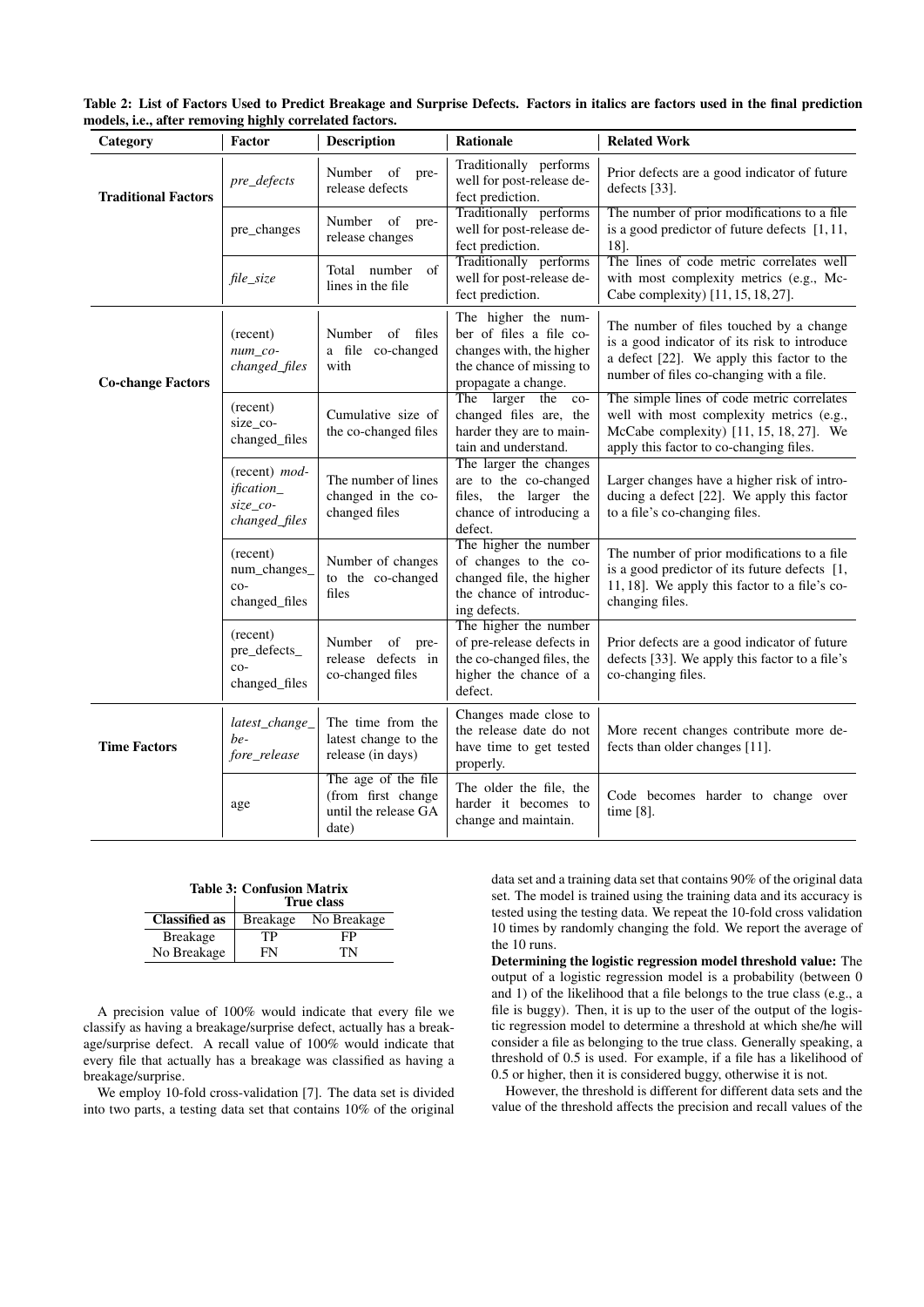prediction models. In this paper, we determine the threshold for each model using an approach that examines the tradeoff between type I and type II errors [22]. Type I errors are files that are identified as belonging to the true class, while they are not. Having a low logistic regression threshold (e.g., 0.01) increases type I errors: a higher fraction of identified files will not belong to the true class. A high type I error leads to a waste of resources since many nonfaulty files may be wrongly classified. On the other hand, type II error is the fraction of files in the true class that are not identified as being true when they should be. Having a high threshold can lead to large type II errors, and thus missing many files that may be defective.

To determine the optimal threshold for our models, we perform a cost-benefit analysis between the type I and type II errors. Similar to previous work [22], we vary the threshold value between 0 to 1 and use the threshold where the type I and type II errors are equal.

## 4.4 Measuring the Effect of Factors on the Predicted Probability

In addition to evaluating the accuracy and explanatory power of our prediction models, we need to understand the effect of a factor on the likelihood of finding a breakage or surprise defect. Quantifying this effect helps practitioners gain an in-depth understanding of how the various factors relate to breakage and surprise defects.

To quantify this effect, we set all of the factors to their median value and record the predicted probabilities, which we call the Standard Median Model (SMM). Then, to measure the individual effect of each factor, we set all of the factors to their median value, except for the factor whose effect we want to measure. We double the median value of that factor and re-calculate the predicted values, which we call the Doubled Median Model (DMM).

We then subtract the predicted probability of the SMM from the predicted output of the DMM and divide by the predicted probability of the SMM. Doing so provides us with a way to quantify the effect a factor has on the likelihood of a file containing a breakage or surprise defect.

The effect of a factor can be positive or negative. A positive effect means that a higher value of the factor increases the likelihood, whereas a negative effect value means that a higher value of the factor decreases the likelihood of a file containing a breakage/surprise defect.

#### 5. CASE STUDY RESULTS

In this section, we address the research questions posted earlier. First, we examine the accuracy (in terms of predictive and explanatory power) of our prediction models. Then, we examine the contribution of each factor on the models in terms of explanatory power. Lastly, we examine the effect of the factors on the breakage- and surprise-proneness.

## RQ1. Can we effectively predict which files will have breakage/surprise defects?

Using the extracted factors, we build logistic regression models that aim to predict whether or not a file will have a breakage or surprise defect. The prediction was performed for five different releases of the large commercial software system. To measure predictive power, we present the precision, recall and the threshold (Th.) value used in the logistic regression model, for each release. The last row in the tables presents the average across all releases.

Predictive power: Tables 4 and 5 show the results of the breakage and surprise defect prediction models, respectively. On average, the precision for breakage and surprise defects is low, i.e., 4.7% for breakages and 6.7% for surprise defects.

Table 4: Performance of Breakage Prediction Models

|                  | <b>Predictive Power</b> |        |            | <b>Explanatory Power</b> |
|------------------|-------------------------|--------|------------|--------------------------|
| <b>Release</b>   | Precision               | Recall | Th. (pred) | Deviance Explained       |
| R <sub>1.1</sub> | 3.7                     | 70.4   | 0.45       | 17.48%                   |
| R <sub>2.1</sub> | 4.8                     | 69.2   | 0.48       | 7.99%                    |
| R3               | 4.8                     | 69.6   | 0.49       | 14.49%                   |
| R4               | 3.9                     | 73.1   | 0.48       | 11.68%                   |
| R4.1             | 6.5                     | 73.8   | 0.49       | 13.98%                   |
| Average          |                         | 71.2   | 0.48       | 13.12%                   |

Table 5: Performance of Surprise Prediction Models

|                  |           | <b>Predictive Power</b> | <b>Explanatory Power</b> |                |                    |
|------------------|-----------|-------------------------|--------------------------|----------------|--------------------|
| <b>Release</b>   | Precision | Recall                  | Th.                      | Th.            | Deviance Explained |
|                  |           |                         |                          | $(pred)$ (sup) |                    |
| R <sub>1.1</sub> |           |                         |                          |                |                    |
| R <sub>2.1</sub> | 3.9       | 71.6                    | 0.55                     | 2.4            | 4.39 %             |
| R <sub>3</sub>   | 7.3       | 69.0                    | 0.44                     | 1.7            | 10.79%             |
| R4               | 9.8       | 77.7                    | 0.39                     | 1.6            | 30.88%             |
| R4.1             | 5.7       | 78.0                    | 0.38                     | 1.5            | 25.27%             |
| Average          |           | 74.1                    | 0.44                     | 1.8            | 17.83 %            |

It is important to note that the low precision value is due to the low percentage of breakage and surprise defects in the data set (as shown earlier in Table 1). As noted by Menzies *et al.* [21], in cases where the number of instances of an occurrence is so low (i.e.,  $2\%$ ), achieving a high precision is extremely difficult, yet not that important. In fact, a random prediction would be correct 2.0% of the time, on average, whereas our prediction model more than doubles that precision for breakages and more than triples that for surprise defects. The more important measure of the prediction model's performance is recall [21], which, on average is 71.2% for breakage defects and 74.1% for surprise defects.

Explanatory power: The explanatory power of the models ranges between 8 - 17.5% (average of 13.1%) for breakage defects and between 4.4 - 30.9% (average of 17.8%) for surprise defects. The values that we achieve here are comparable to those achieved in previous work predicting post-release defects [4, 30].

The explanatory power may be improved if more (or better) factors are used in the prediction model. We view the factors used in our study as a starting point for breakage and surprise defect prediction and plan to (and encourage others to) further investigate in order to improve the explanatory power of these models.

Other considerations: For each prediction model, we explicitly report the threshold for the logistic regression models as Th. (pred) in Tables 4 and 5. In addition, the surprise threshold, which we use to identify files that had surprise defects, is given under the Th. (sup) column in Table 5.

Since the number of pre-release defects is used in the dependent variable of the surprise model  $(Surprise(file) = \frac{post \, defects}{pre \, defects}$ ), we did not use it as part of the independent variables in the prediction model. This makes our results even more significant, since previous work [23,35] showed that pre-release defects traditionally are the largest contributor to post-release defect prediction models.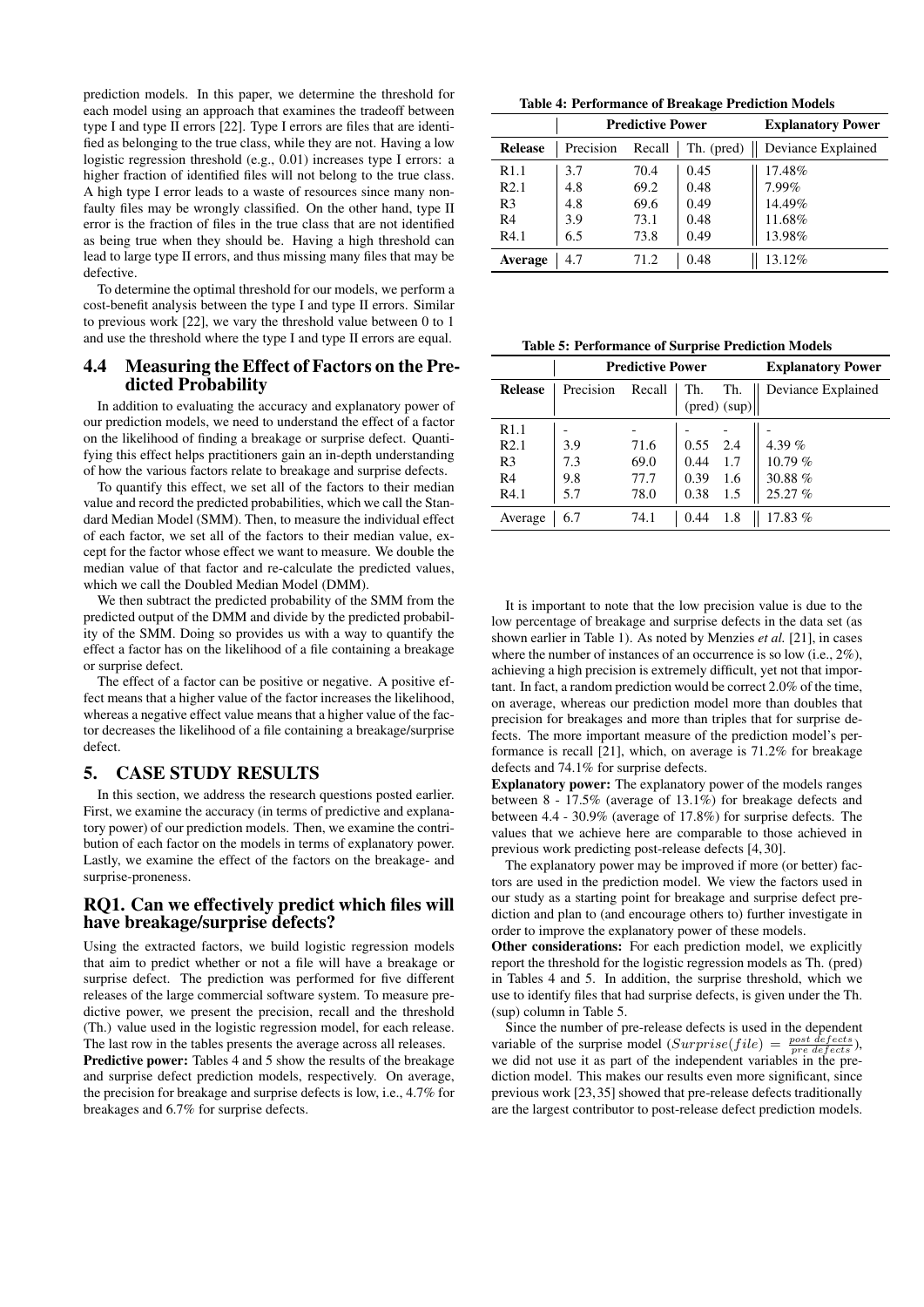*Our prediction models predict breakage and surprise defects with a precision that is at least double that of a random prediction and a recall above 71%.*

**☎**

**✆**

**☎**

**✆**

**✎**

**✍**

**✞**

**✝**

**✞**

**t** 

## RQ2. Which factors are important for the breakage/surprise defect prediction models?

In addition to knowing the predictive and explanatory power of our models, we would like to know which factors contribute the most to these predictions. To answer this question, we perform an ANOVA analysis to determine the contribution of the three factor categories. We summarize the findings in Tables 6 and 7 as follows:

- Traditional Defect Prediction Factors: are major contributors for the breakage defect prediction models, however, they only have a small contribution in predicting surprise defects.
- Co-Change Factors provide a small contribution to breakage defect prediction models, however, they make a major contribution to predicting surprise defects.
- Time Factors provide a minor contribution to breakage defect prediction models, however, they make a major contribution in predicting surprise defects.

Although there are exceptions to the above mentioned observations (e.g., traditional defect prediction factors make a major contribution to the surprise defect model in R2.1), our observations are based on the trends observed in the majority of the releases.

As mentioned earlier in Section 3.4, breakage files were mainly involved with defect fixing efforts and are, by definition, defects that are found in the field. Perhaps these characteristics of breakage defects help explain why the traditional post-release defect prediction factors perform well in predicting breakages.

Furthermore, earlier observations in Section 3.4 showed that surprise defect files were worked on later than other files (i.e., MRs that touched surprise defect files were started later than other MRs). Our findings show that being changed close to a release is one of the best indicators of whether or not a file will have a surprise defect.

*Traditional defect prediction factors are good indicators of breakage defects. The factors related to co-changed files and time-related factors are good indicators of surprise defects.*

#### RQ3. What effect does each factor have on the likelihood of finding a breakage/surprise defect in a file?

Thus far we examined the prediction accuracy and the importance of the factors to these prediction models. Now, we study the effect of each factor on the likelihood of finding a breakage or surprise defect in a file. In addition to measuring the effect, we also consider stability and explanatory impact. If an effect has the same sign/direction for all releases (i.e., positive or negative effect in all releases), then we label it as highly stable. If the effect of a factor has the same sign in all releases except for one, then we label it as being mainly stable. A factor having a different sign in more than two of the five releases is labeled as being unstable. The explanatory impact column is derived from the values in Tables 6 and 7. If a factor belongs to a category that had a strong explanatory power, then we label it as having high impact, otherwise we consider it as having low impact.

We use the stability and impact measure to help explain the strength of our findings. For example, if we find that a factor has a positive effect and has high impact to the explanatory power of the model, then we believe this effect to be strong.

Breakage Defects: Table 8 shows the effect of the different factors on the likelihood of predicting a breakage defect in a file. We observe that in all releases, pre-release defects have a positive effect on the likelihood of a breakage defect existing in a file (i.e., highly stable). In addition, Table 6 showed that the traditional defect prediction factors contributed the most to the explanatory power of the model (i.e., high impact). File size and the number of co-changed files generally have a positive and negative effect, respectively. However, the impact of the number of co-changed files and recent modification size co-changed files is low (as shown in Table 6). Similarly, the latest change before release factor had low impact.

As stated earlier, our manual examination of the breakage files showed that breakage files were especially involved with fixing efforts. Therefore, the fact that pre-release defects and size have a strong positive effect was expected (since these factors are positively correlated with post-release defects). In fact, we found that the average file size of breakage files is 50% larger than non-breakage files. The rest of the factors had low impact on the explanatory power of the prediction model, therefore we cannot conclude any meaningful results from their effect.

Release 4 (R4) in our results seems to be an outlier. For example, contrary to the other releases, file size shows a negative effect in R4. After closer examination, we found that R4 was a large major release that added a large amount of new functionality. This could be the reason why the effect values for R4 are so different from the effect results of the remaining releases.

Surprise Defects: Table 9 shows the effect values for the surprise defect prediction model. In this model, file size has a large stable positive effect, however as shown earlier in Table 7 this factor category has very little contribution to the explanatory power of the model (i.e., low impact).

The number of co-changed files has a negative effect that is highly stable and highly impacting. This is counter-intuitive, especially since manual inspection showed that MRs that contained surprise files are larger than average. After closer examination, we found that although surprise files were part of large MRs, the number of surprise files in those MRs was low. In fact, the percentage of surprise files in those large MRs was 16.5% (15% in R2.1 and 17% in the remaining 3 releases). To sum up, we find that surprise defect files exist in large MRs, however these surprise files make up only a small portion of those MRs.

We find that the recent modification size of co-changed files has a negative effect that is mainly stable and highly impacting. Furthermore, as expected, making a change last minute increases the likelihood of a surprise defect (i.e., the negative effect of latest change before release). As shown in Section 3.4, in contrast to breakages, surprise defect files were worked on later than usual. We conjecture that starting late means less time for testing, hence the much higher effect of these late changes on surprise defect files compared to the breakage files.

*Pre-release defects and file size have a positive effect on the likelihood of a file containing a breakage defect. The number of co-changed files, the modification size of recently co-changed files and the time since last change before release have a negative effect on the likelihood of a file having a surprise defect.*

**☞**

**✌**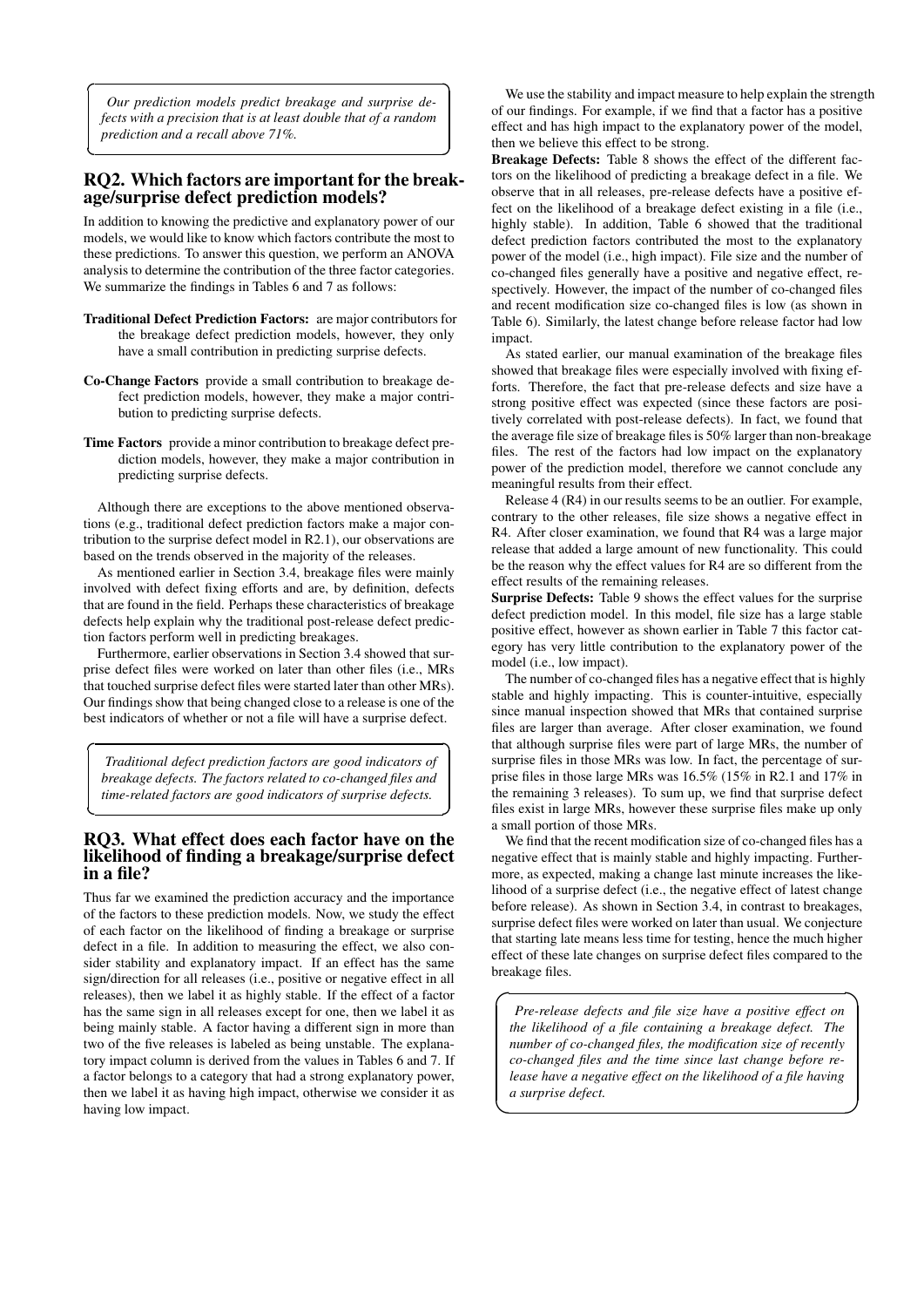|  | Table 6: Contribution of Factor Categories to the Explanatory Power of Breakage Prediction Models |  |  |  |  |  |
|--|---------------------------------------------------------------------------------------------------|--|--|--|--|--|
|  |                                                                                                   |  |  |  |  |  |

|                                                       | $\mid$ R1.1 | R <sub>2.1</sub> | R <sub>3</sub>             | R4       | <b>R4.1</b> |
|-------------------------------------------------------|-------------|------------------|----------------------------|----------|-------------|
| <b>Traditional Defect Prediction Factors   15.60%</b> |             | $6.80\%$         | 11.16%                     | 8.92%    | $10.75\%$   |
| <b>Co-Change Factors</b>                              | $1.47\%$    | 1.09%            | 2.93%                      | $0.62\%$ | $3.22\%$    |
| <b>Time Factors</b>                                   | $0.39\%$    |                  | $0.09\%$ $0.39\%$ $2.12\%$ |          | $0.00\%$    |
| <b>Overall Deviance Explained</b>                     | $17.47\%$   | $7.98\%$         | $14.48\%$ $11.67\%$        |          | $13.98\%$   |

Table 7: Contribution of Factor Categories to the Explanatory Power of Surprise Prediction Models

|                                              | <b>R1.1</b> | R2.1     | R3        | R4        | <b>R4.1</b> |
|----------------------------------------------|-------------|----------|-----------|-----------|-------------|
| <b>Traditional Defect Prediction Factors</b> | $-\%$       | 2.94%    | 2.76%     | $0.68\%$  | $0.69\%$    |
| <b>Co-Change Factors</b>                     | $-\%$       | $1.11\%$ | 4.56%     | 9.80%     | 14.46%      |
| <b>Time Factors</b>                          | $-\%$       | $0.33\%$ | 3.46%     | 20.38%    | $10.11\%$   |
| <b>Overall Deviance Explained</b>            | $-\%$       | $4.39\%$ | $10.79\%$ | $30.87\%$ | $25.27\%$   |

Table 8: Effect of factors on the likelihood of predicting a file with a breakage defect. Effect is measured by setting a factor to double its median value (1 if the median is 0), while the rest of the factors are set to their median value.

|                                           | <b>R1.1</b> | R <sub>2.1</sub> | R <sub>3</sub> | R <sub>4</sub> | <b>R4.1</b> | $\parallel$ Stability     | <b>Explanatory Impact</b> |
|-------------------------------------------|-------------|------------------|----------------|----------------|-------------|---------------------------|---------------------------|
| pre_defects                               | 136%        | $106\%$          | 85%            | 121%           |             | 154%    Highly Stable     | High Impact               |
| file size                                 | 157%        | 68%              | 575%           | $-47\%$        | 39%         | Mainly Stable High Impact |                           |
| num_co_changed_files_per_mr               | $-76\%$     | $-79\%$          | $-91\%$        | 629%           | -89%        | Mainly Stable Low Impact  |                           |
| recent_modification_size_co_changed_files | $3\%$       | $2\%$            | 13%            | $-4\%$         | $3\%$       | <b>Mainly Stable</b>      | Low Impact                |
| latest_change_before_release              | $-47\%$     | 55%              | 85%            | -88%           | 5%          | Not Stable                | Low Impact                |

Table 9: Effect of factors on the likelihood of predicting a file with a surprise defect. Effect is measured by setting a factor to double its median value (1 if the median is 0), while the rest of the factors are set to their median value.

|                                                | $R1.1$ $R2.1$ |         | R <sub>3</sub> | $\mathbf{R4}$ | $R4.1$   Stability                                   | <b>Explanatory Impact</b> |
|------------------------------------------------|---------------|---------|----------------|---------------|------------------------------------------------------|---------------------------|
| file size                                      |               | 1113%   |                |               | $260\%$ 184% 126%    Highly Stable Low Impact        |                           |
| num_co_changed_files_per_mr                    |               | $-57\%$ |                |               | $-75\%$ $-71\%$ $-85\%$    Highly Stable High Impact |                           |
| recent_modification_size_co_changed_files    - |               | 6%      | $-3\%$         |               | $-28\%$ -19%    Mainly Stable High Impact            |                           |
| latest_change_before_release                   |               | $-50\%$ |                |               | $-65\%$ $-97\%$ $-92\%$    Highly Stable High Impact |                           |

# 6. EFFORT SAVINGS BY FOCUSING ON SUR-PRISE AND BREAKAGE FILES

Thus far, we have shown that we are able to build prediction models to predict files that contain breakage and surprise defects. However, one question still lingers: what if we used the traditional post-release defect prediction model to predict breakage and surprise defects? Is it really worth the effort to build these specialized models?

To investigate whether building specialized prediction models for breakage and surprise defects is beneficial, we use defect prediction models that are trained to predict post-release defects, to predict files with breakages and surprise defects. Due to the fact that post-release defects are much more common than breakages or surprise defects, post-release defect models are more likely to say that most files have breakages or surprise defects. That will lead to a large amount of unnecessary work. Therefore, we use the number of false negatives to compare the performance of the post-release models and the specialized models. To make a meaningful comparison of effort (which is related to Type I error), we fix Type II error to be the same in both models.

Breakage Defects. Table 10 shows the results of the specialized prediction model (Breakage -> Breakage) and the post-release prediction model (Post -> Breakage) for release 4.1. Both of these

#### Table 10: Breakages in Release 4.1

|        |      | Breakage -> Breakage<br>Predicted |        |     | Post -> Breakage<br>Predicted |
|--------|------|-----------------------------------|--------|-----|-------------------------------|
| Actual |      |                                   | Actual |     |                               |
|        | 1093 | 320                               |        | 875 | 538                           |
|        |      | 26                                |        |     | $\overline{26}$               |

models predict files that have breakage defects. The false positives are highlighted (in grey) in Table 10. We observe that the specialized prediction model has approximately 41% (i.e.,  $\frac{538-320}{538}$ ) less false positives than the post-release model. This means that using the specialized model would reduce the inspection effort of files by 41%. We also convert this effort saving into LOC, which is approximately 42% of the total LOC.

Surprise Defects. Table 11 shows the results of the specialized model (Surprise -> Surprise) and the post-release prediction model (Post -> Surprise) for files that have surprise defects. In this case, the specialized models lead to approximately 55% (i.e.,  $\frac{525-235}{525}$ ) effort savings (i.e., less false positives). Comparing the savings in terms of LOC, we find that using the specialized prediction model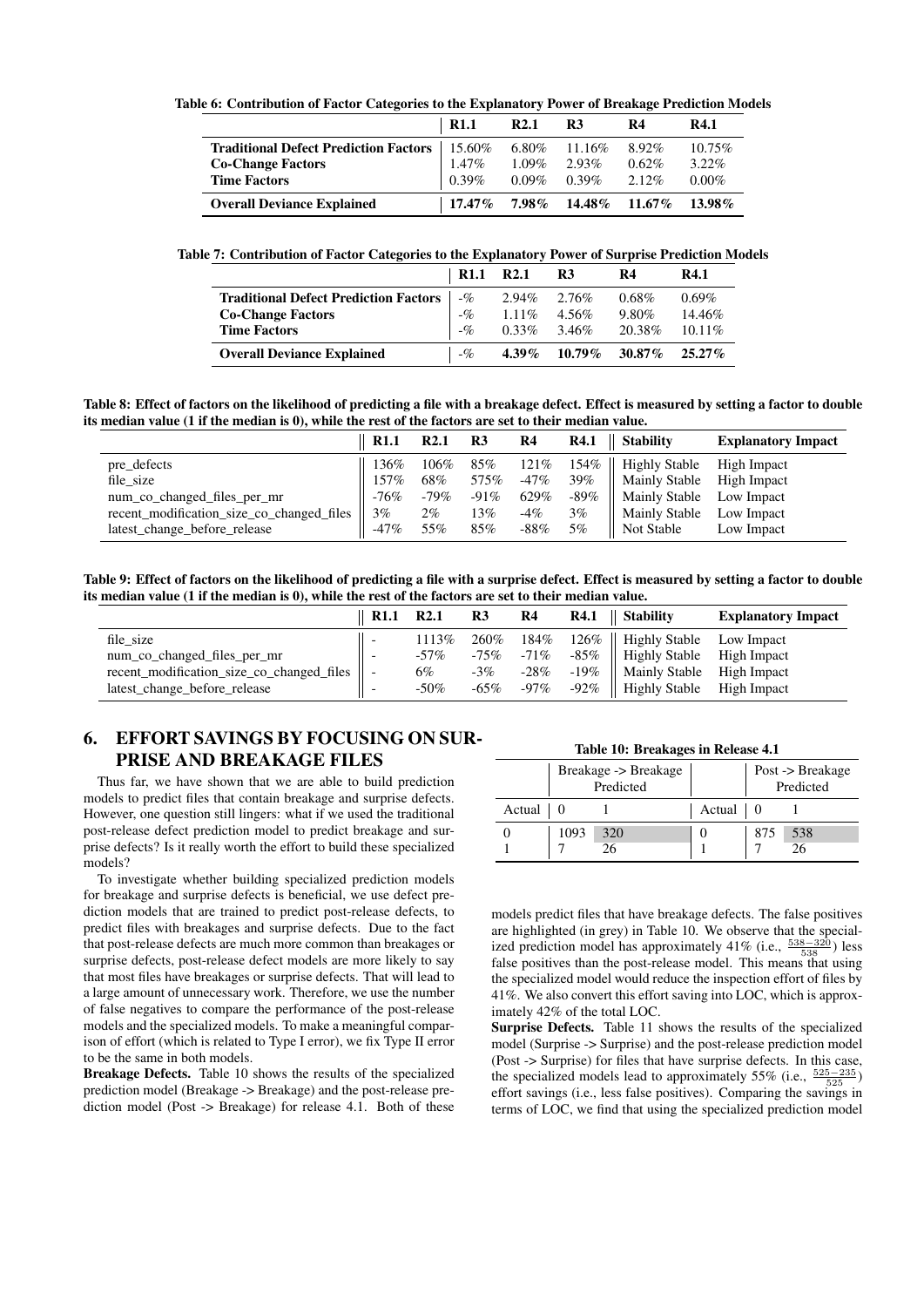|        |      | Surprise -> Surprise<br>Predicted |        |     | Post -> Surprise<br>Predicted |
|--------|------|-----------------------------------|--------|-----|-------------------------------|
| Actual |      |                                   | Actual |     |                               |
| 0      | 1193 | 235                               |        | 903 | 525                           |
|        |      |                                   |        |     |                               |

Table 11: Surprise in R4.1

leads to approximately 50% effort savings compared to using a traditional post-release defect prediction model. This is a considerable amount of effort savings and shows the benefits of building a specialized prediction model of files with surprise defects.

*Using our custom prediction models reduces the amount of files inspected by practitioners by 41% for breakages and 55% for surprise defects.*

# 7. LIMITATIONS

**✞**

**✝**

Threats to Construct Validity consider the relationship between theory and observation, in case the measured variables do not measure the actual factors.

Breakage MRs were manually identified in our data by project experts. Although this manual linking was done by these project experts, some MRs may have been missed or incorrectly linked.

We used files in defects reported within one month after release to determine the surprise defect threshold. The assumption here is that defects reported within one month involve important functionality that is widely used after release. Defects that affect important functionality may be reported later than one month, however.

Threats to External Validity consider the generalization of our findings. The studied project was a commercial project written mainly in C/C++, therefore, our results may not generalize to other commercial or open source projects.

# 8. LESSONS LEARNED AND FUTURE WORK

After performing our study, we asked the opinions of the highly experienced quality manager in the project about the prediction results. The manager has a theory about the reported effect of our *last*\_*change*\_*before*\_*release* factor. The theory is that the so called "late fix frenzies" that go on in organizations to bring down the number of open defects in a software system before the release, might have compromised the quality of inspections and other quality assurance activities. This suggests that prediction may help to quantify and confirm intuition about the relationships between the aspects of the development process and the high-impact defects.

However, when the quality manager considered the merits of our prediction by their utility for system verification she argued that identifying locations of defects is of limited use to system testers because they test system features or behaviors, not individual files. In addition, she doubted that the predicted location could be helpful even to developers doing inspections or unit tests without the additional information about the nature of the problem or how it should be fixed.

Despite the positive findings related to prediction quality, narrowing the scope, and effort savings, we still appear to be far from the state where the prediction results could be used in practice. Based on our quantitative and qualitative findings and experience we hypothesize that for defect prediction to become a practical tool, each predicted location has to also contain a clear suggestion on why the defect might be there and how it may be fixed.

To achieve this, we propose a procedure similar to the one we conducted to identify surprise defects, to classify defects into a variety of classes according to their nature, the ways they may have been introduced, and to the ways they may need to be fixed. We expect that each type of high-impact defect would have a different prediction signature, which, in turn, can be used to provide developers with a recommendation on where the defect may be, what nature it may have, and how it may be fixed. We can see an example of such a classification in the static analysis tools that not only provide a warning, but also give a reason why a particular pattern might be a defect and a clear suggestion on how the potential defect can be fixed. We are not aware of any similar patterns for defect prediction.

For example, our investigation of surprise defects could be used to provide a warning of the kind: "This file might contain a defect that has been introduced a while ago, perhaps because of incorrect requirements. Change patterns to this file suggest that the usage profile might have changed recently and the requirements may need to be reviewed to make sure they are accurate and complete." Obviously, a more extensive investigation may be needed to provide more specific recommendations and we believe that the defect prediction methods should be tailored not simply to predict defect locations, but, like basic static analysis tools such as lint, should also detect patterns of changes that are suggestive of a particular type of defect, and recommend appropriate remedies.

# 9. CONCLUSION

**☎**

**✆**

The majority of defect prediction work focuses on predicting post-release defects, yet the adoption of this work in practice remains relatively low [10, 13]. One of the main reasons for this is that defect prediction techniques generally identify too many files as having post-release defects, requiring significant inspection effort from developers.

Instead of considering all defects as equal, this paper focuses on predicting a small subset of defects that are highly impacting. Since there are many different interpretations of "high impact", we focus on one interpretation from the perspective of customers (breakage defects) and one from the perspective of practitioners (surprise defects). We find that:

- *•* Both kinds of defects are different and that surprise defects, similar to the more established concept of breakage defects, have a high impact.
- *•* Specialized defect prediction models can predict breakage and surprise defects effectively, yielding sizeable effort savings over using simple post-release defect prediction models.
- *•* Traditional defect prediction factors (i.e., the number of prerelease defects and file size) are good predictors of breakage defects, whereas the number of co-changed files, the size of recently co-changed files and the time since the last change are good predictors of surprise defects.

Our findings suggest that building specialized prediction models is valuable to bring defect prediction techniques closer to adoption in practice.

However, our qualitative analysis of surprise defects and the feedback from the quality assurance manager clearly indicate that further work is needed to develop defect prediction into a practical tool. In particular, we found support for the idea of building specialized models that identify not only a defect's location, but also its nature, thus greatly simplifying the process of determining what the defect is and how it needs to be fixed.